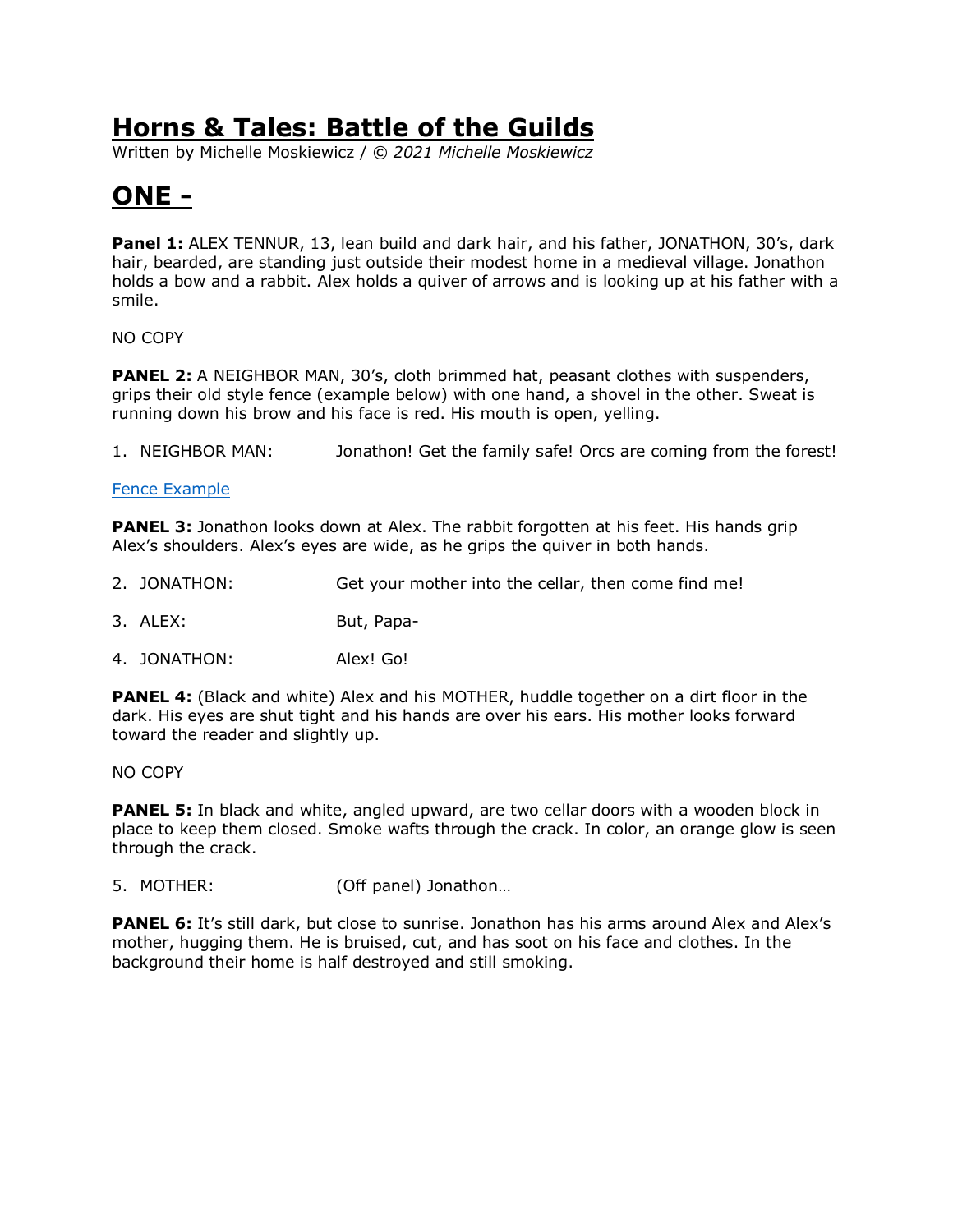Written by Michelle Moskiewicz / *© 2021 Michelle Moskiewicz*

# **TWO -**

**Panel 1:** (SPLASH) Jonathon and Alex, holding shovels, stand in the small yard of a neighbor's home. The home has been burnt to rubble. Three crosses made of scrap wood in the ground behind them with dirt mounds in the front. Alex's eyes are downturned towards the ground. Jonathon looks down at him, his mouth pulled in a tight line.

1. JONATHON: You've learned harsh lessons, son. There are some beasts that can never be trusted, but running in fear costs innocent souls.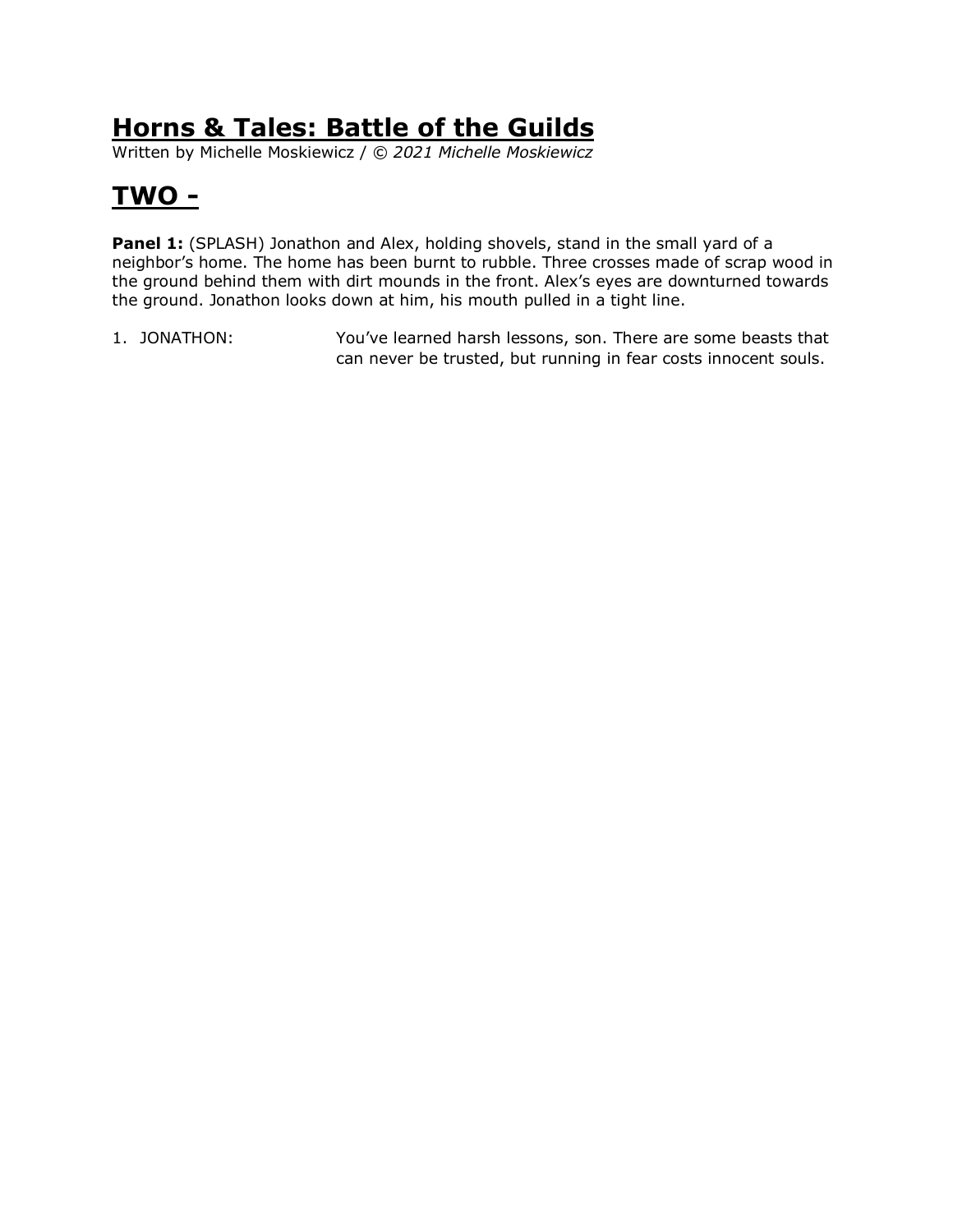Written by Michelle Moskiewicz / *© 2021 Michelle Moskiewicz*

## **THREE -**

**Panel 1:** Three distant human figures standing outside of a modest home in a medieval village. A bearded father, Jonathon, 30's, and a mother who is hugging her teenage son who wears a leather travelers pack.

| 1. MOTHER:   | I'll miss you, Alex.                         |
|--------------|----------------------------------------------|
| 2. JONATHON: | You be careful with them monsters out there. |
| TEXT BOX:    | 2 Years later.                               |

**Panel 2:** ALEX TENNUR, 16, medium build and dark hair, walks to the right down a dirt path in a heavily wooded forest. He wears modest clothing and has a dagger sheath on his side. His shoulders are slumped from the traveling.

Caption Box: Forest of Arenbaugh, two weeks later.

**Panel 3:** Alex's point of view shot. At the end of the dirt path, there is an opening in the trees and a small opening filled with sunlight.

NO COPY

**Panel 4:** Alex stands in the grass-covered clearing with his face soaking in the sunlight. It appears he is standing at the top of a hill—a slight shadow of a large dog in the woods behind him.

NO COPY

**Panel 5:** Shot of a small village at the bottom of the large hill that Alex stands on. The village sits in a valley of an extensive mountain range that surrounds it.

3. ALEX: Better get some more supplies. Those mountains look rough.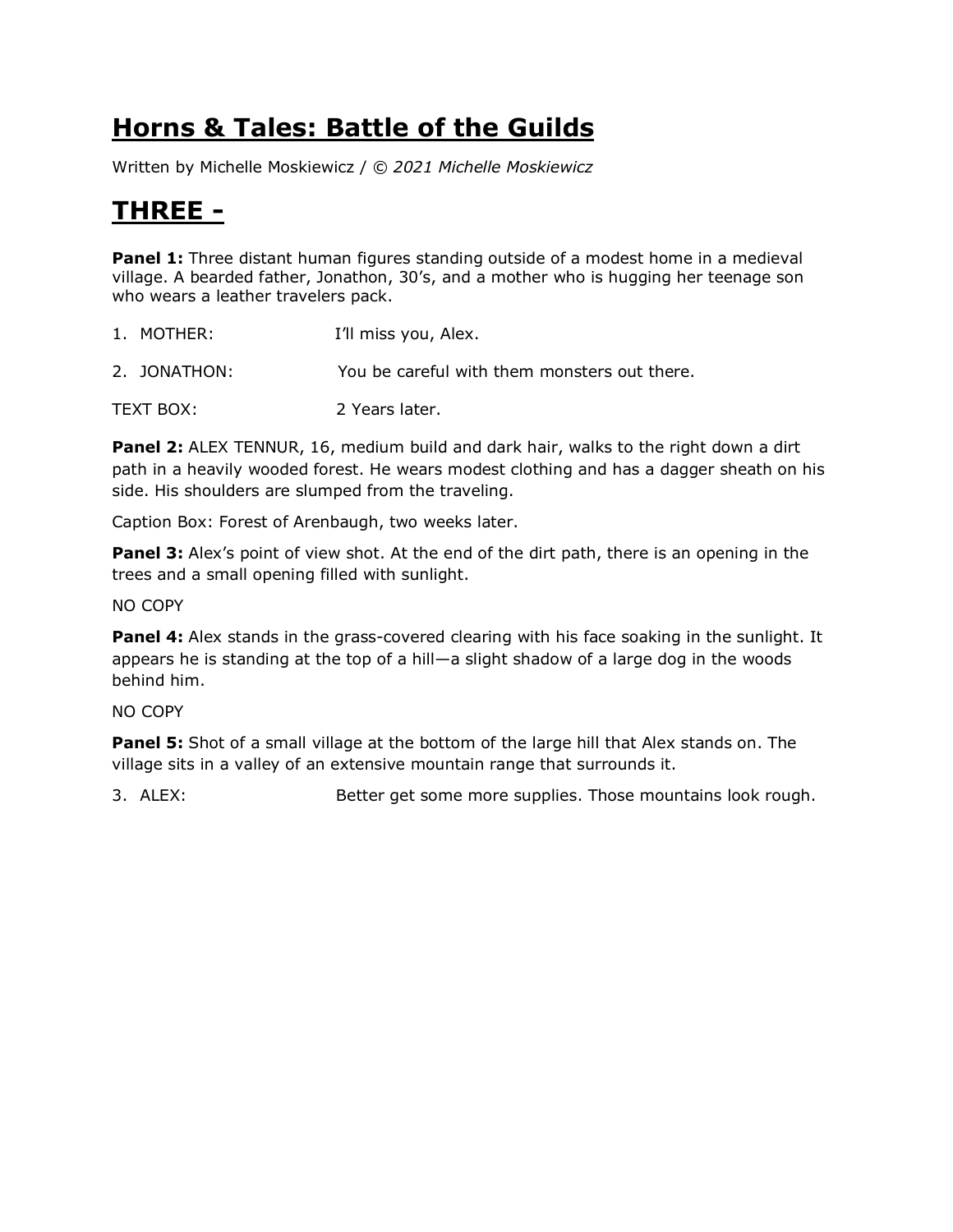Written by Michelle Moskiewicz / *© 2021 Michelle Moskiewicz*

# **FOUR -**

**Panel 1:** A wild dog leaps from the woods behind Alex, who is off-panel. The dog is a mixture of large wolf size but haggardness of a coyote.

#### SFX: *SNARL!!*

**Panel 2:** The wild dog crouches on the left, snarling at Alex, who stands on the right looking down at it with his eyes and mouth open in horror. Alex's hands are empty and are up at chest level.

#### SFX: *GRRRR*

1. ALEX: Nice dog…

**Panel 3:** Alex is running to the right, looking forward. The background of trees and grass is blurred behind him.

NO COPY

**Panel 4:** Alex's foot catches a rock on the ground. His body is leaning forward to the right, and his arms outstretched—trees and grass in the background.

2. ALEX: Whoa!

**Panel 5:** Close up of the back of Alex's ankle, slightly hovering over the grass. The wild dog's mouth is open, full of sharp pointed teeth. Its ears are pinned back, and eyes narrowed.

SFX: Stretching from the right of Panel 4 to the left of Panel 5 *THWACK!*

**Panel 6:** Close up of the dog lying on its side in the grass, eyes closed. Resting on its head is the blunt end of a wooden club. A pair of thick leather boots and legs shoulder length apart can be seen behind the dog.

NO COPY

**Panel 7:** Standing with one fist on her hip and the other gripping the club still on the dog's head, is Half-Orc BULFIM, 23, tall, muscular, wearing leather pants and sleeveless vest. Light olive skin, thick black hair braided down her back. Her mouth is twisted into a smirk.

3. BULFIM: Well, that was close.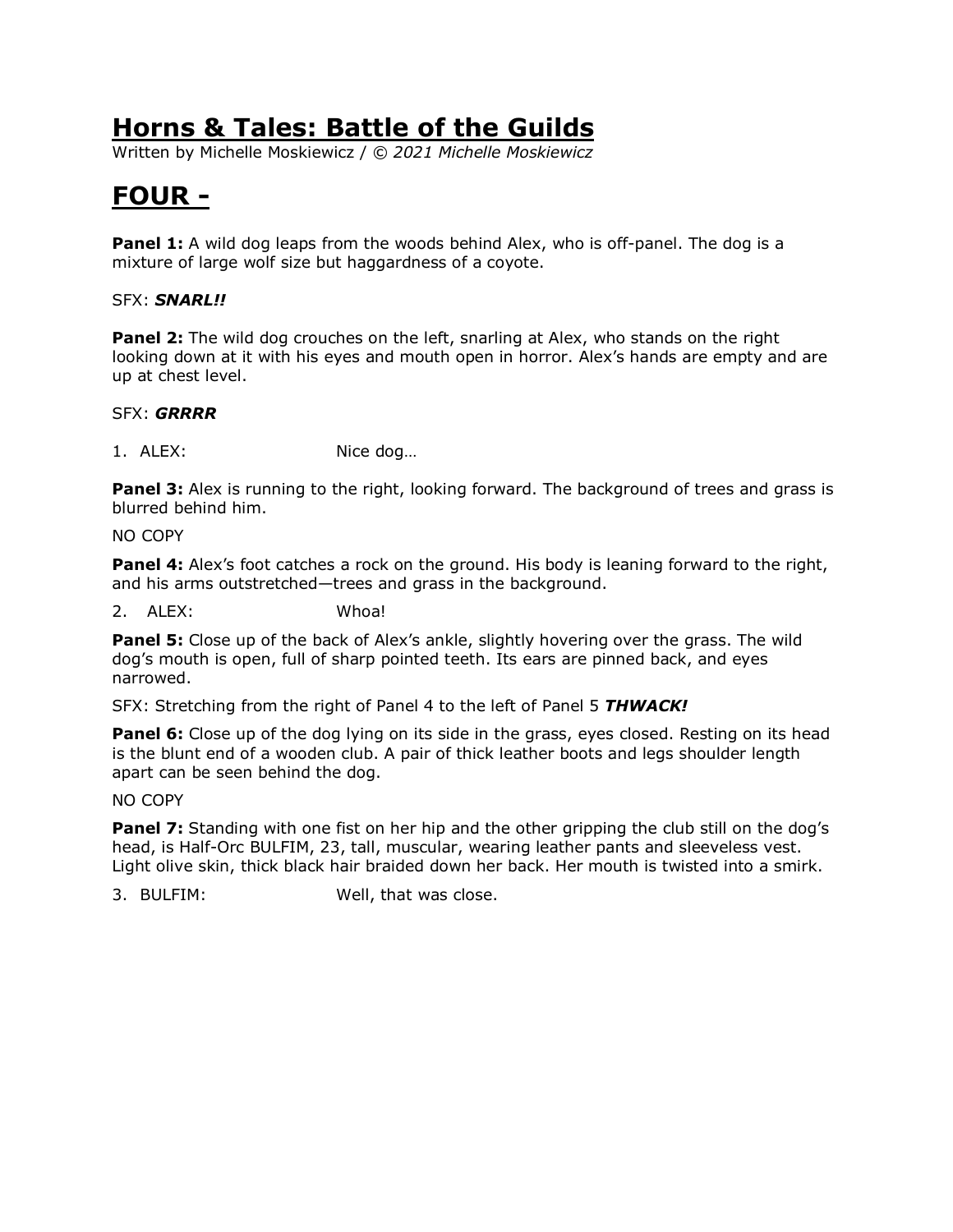Written by Michelle Moskiewicz / *© 2021 Michelle Moskiewicz*

# **FIVE -**

Panel 1: Bulfim, left, holds her hand down to Alex, right, with a smile. Alex sits on the ground, being propped up with his arms behind him. His brow is furrowed at Bulfim.

- 1. BULFIM: I thought that dog almost had you. Hand up?
- 2. ALEX: No. Thanks. I can get it.

**Panel 2:** Over Bulfim's shoulder, Alex is now standing with the village behind him. He is turned slightly to the right, but his head faces Bulfim. He has a slight frown and is holding onto his pack straps tightly.

- 3. ALEX: I'm just headed to the village.
- 4. BULFIM: I'm meeting some friends there. I'll walk with you.

**Panel 3:** Alex walks behind Bulfim, looking at the ground. There is a large space between them. Bulfim carries her club over her left shoulder, and her right arm is stretched out, pointing towards the village. She is looking forward.

- 5. BULFIM: There's a market down the main road. Want me to show you?
- 6. ALEX: No! I can find it on my own.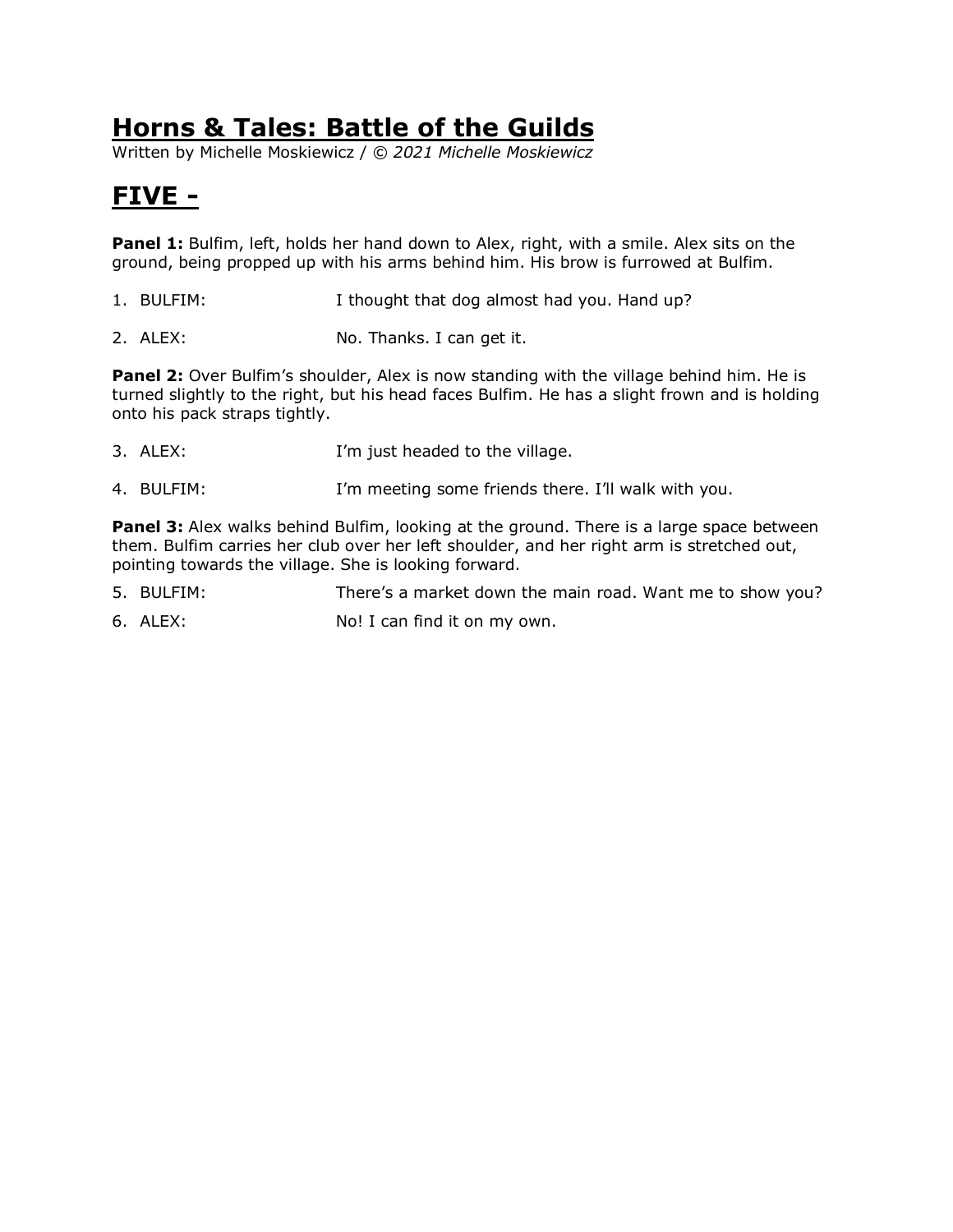Written by Michelle Moskiewicz / *© 2021 Michelle Moskiewicz*

# **SIX -**

**Panel 1:** Long shot from above as Bulfim and Alex enter the village from the left. Cobblestone and wooden buildings are lining the road: a tavern, an apothecary, an Inn, and unnamed buildings. Merchant stalls are set up on the far side of the road with clothes, furniture, and weapons. Some townspeople are wondering about it.

NO COPY

**Panel 2:** Medium shot of Alex looking towards a HUMAN MAN, 64, graying hair, with a DWARF WOMAN, short but muscular, red hair, both wearing peasant clothing. They stand to his left outside of the Inn door, facing each other.

| 1. HUMAN MAN:   | You heard the old shepherd was attacked by those wild<br>mountain Orcs last night? Lost half his flock. |
|-----------------|---------------------------------------------------------------------------------------------------------|
| 2. DWARF WOMAN: | I used to play at the base of those mountains when I was a wee                                          |

**Panel 3:** Close up of Alex's face with eyes widened in shock and sweat droplets forming on his brow.

child, now I wouldn't go near them without my crossbow.

3. ALEX: Orcs?

**Panel 4:** From Alex's point of view, Bulfim, with her long braid and club, walks in front of him, looking forward. Four villagers look towards her. Two have looks of fear. The other two have narrowed eyes. A woman holds her toddler boy tight to her side.

NO COPY

**Panel 5:** Close up of Alex's face. His eyes look to the left.

NO COPY

**Panel 6:** Close up of Alex's face. His eyes look to the right.

NO COPY

**Panel 7:** Close up of Alex's face. His eyes look to the left.

NO COPY

**Panel 8:** Bulfim, traveling right, looks back over her shoulder with her mouth open. A translucent dotted outline of Alex shows where he had been. The townspeople keep an eye on her in the background.

4. BULFIM: Huh?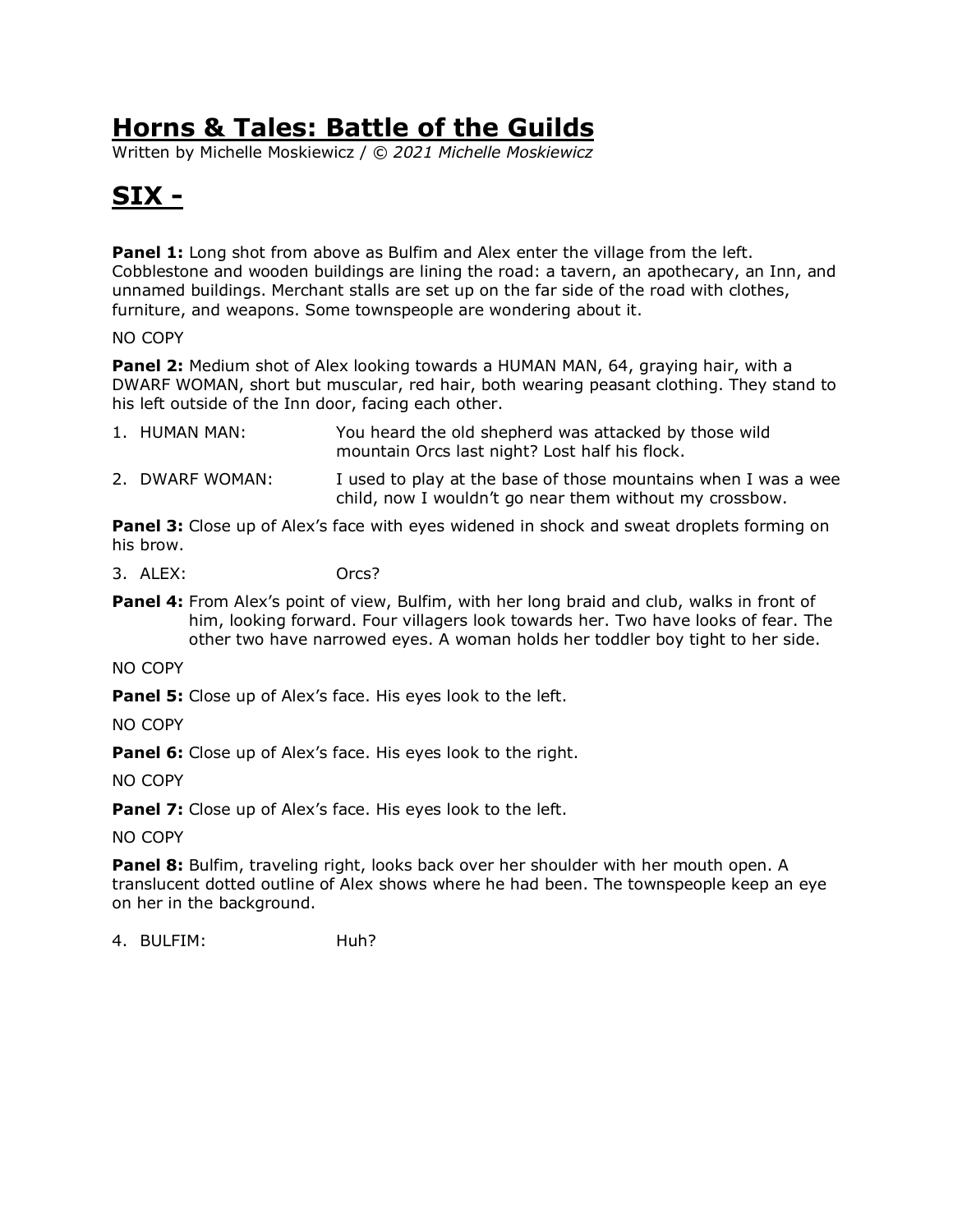Written by Michelle Moskiewicz / *© 2021 Michelle Moskiewicz*

# **SEVEN -**

**Panel 1:** Alex stands in front of a table that holds medieval weapons. An old Dwarf BLACKSMITH, 160, graying beard and arms covered in scars, holds up a sword to Alex. An Elf, CELESTE, blonde hair pulled back in a bun, tall and willowy, but dressed in fine robes, stands to Alex's right watching them.

- 1. ALEX: How much is that one?
- 2. BLACKSMITH: This? Finely made, I say. I could let it go for around 50 Gold.

**Panel 2:** Still in front of the weapons table**,** Celeste's hand rests on the Blacksmith's arm. She is smiling widely towards Alex. Alex is reaching for the sword.

| 3. CELESTE:    | Now, Unger, I think you can do a bit better than that for<br>the boy. |
|----------------|-----------------------------------------------------------------------|
| 4. BLACKSMITH: | I suppose I could go down to 25 Gold.                                 |
| 5. ALEX:       | Thanks, I'll take it.                                                 |

**Panel 3:** Alex, standing to the left in front of the table, looks up to Celeste while attaching the sword's sheath to his left side. Celeste is smiling down at him. The Blacksmith in the background is dropping gold coins into a cloth bag.

| 6. ALEX:    | Thank you, Ma'am. I wouldn't have been able to buy it<br>without your help.                 |
|-------------|---------------------------------------------------------------------------------------------|
| 7. CELESTE: | Call me Celeste.                                                                            |
| 8. ALEX:    | I'm Alex.                                                                                   |
| 9. CELESTE: | Every good adventurer needs a proper sword. This area<br>is quite dangerous in these times. |

**Panel 4:** Alex and Celeste walk side by side down the road. Wood and cobblestone buildings line the background. Alex looks up to Celeste. Celeste's hands are clasped behind her back as she looks down at Alex.

| 10. CELESTE: | Would you like to join me for a drink with my friends at<br>the tavern?       |
|--------------|-------------------------------------------------------------------------------|
| 11. ALEX:    | The least I could do is buy you a round after you helped<br>me get the sword. |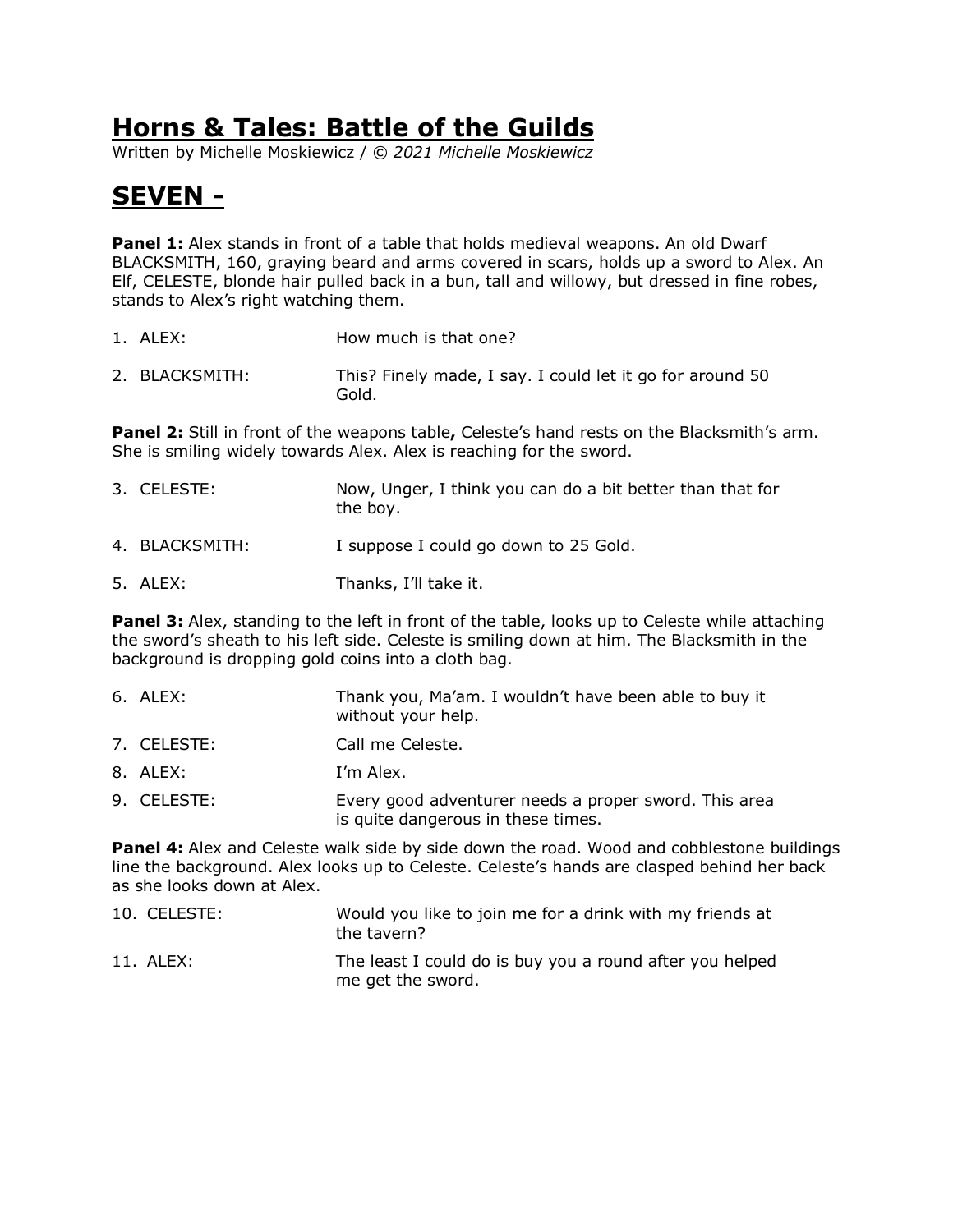Written by Michelle Moskiewicz / *© 2021 Michelle Moskiewicz*

# **EIGHT -**

**Panel 1:** (SPLASH) Over the shoulder between Alex and Celeste of the tavern's inside. *GRAYED OUT*. The tavern has wide-planked wooden floors that have been worn over the years. The bottom 1/3 of the walls are made of cobblestone, and the top 2/3 is wooden. Sconces hang on the walls offering light. On the furthest wall away from Alex and Celeste is a bar, backed by a young Satyr woman. Tables are full of various mythical creatures sitting by themselves or in groups of two or three in the open area.

*COLORIZED.* To the furthest, viewable left sits Bulfim, with a tankard in front of her. She sits at a round table with a small male Goblin, PROG, on her right, dressed in all black, with black hair and yellow eyes. To Bulfim's left is a male Tiefling-like creature, ZEXIS, wearing brown, tattered robes. A staff is leaning against the table near him. Bulfim looks in Alex's direction.

To the furthest, viewable right, at a round table, sits a brunette bearded Dwarf, IRONFIST, wearing armor, with the hilt of a sword leaning against the table next to him. To his left is an empty chair. On the right is a light gold Firbolg, OAK, with short, cropped hair and a tunic. Next to him is another empty chair

2. Bulfim: (Thought bubble) **?!**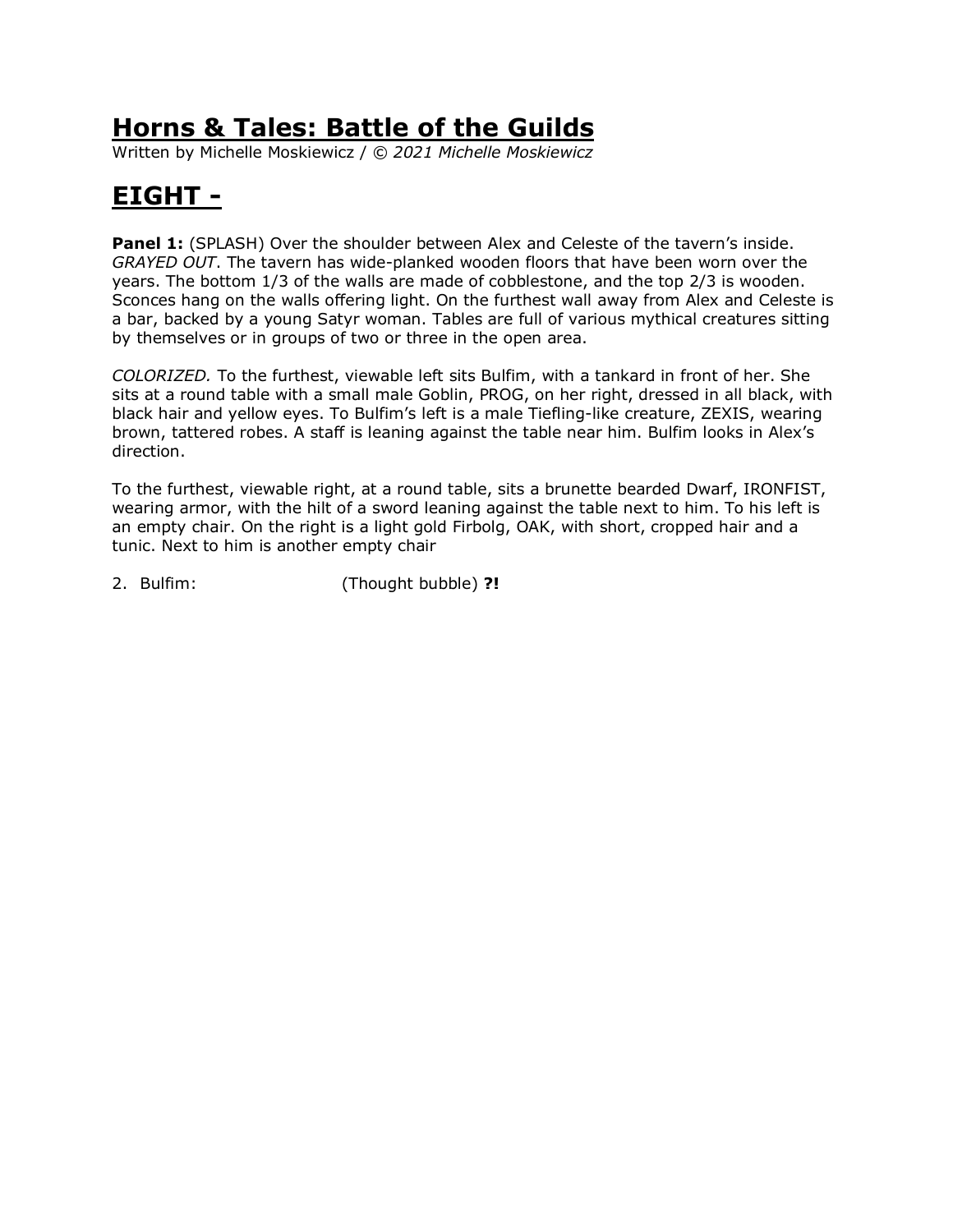Written by Michelle Moskiewicz / *© 2021 Michelle Moskiewicz*

# **NINE -**

**Panel 1:** Alex sits with Celeste and the party from the right, with the dwarf on the left of the frame and the Firbolg on the right. Celeste sits on the further most left. All faces should be seen clearly. Goblets sit in front of the Dwarf and Firbolg.

- 1. CELESTE: This is Ironfist and Oak. And this is Alex.
- 2. IRONFIST: Lovely sword, boy. One of Unger's forges, I see.
- 3. ALEX: Yes, Sir. It is.
- 4. IRONFIST: Fine for fighting, Lad.

**Panel 2:** Still sitting at the table, Ironfist is now leaning towards Celeste, but his eyes point off-panel in the direction of Bulfim's group. Oak's face turns towards them, but he is drinking from his goblet. Alex is leaning forward slightly toward Celeste and Ironfist.

- 5. IRONFIST: You see they've made themselves at home here?
- 6. CELESTE: I noticed the Half-Orc and her *companions* when we entered.
- 7. IRONFIST: The time has come, Celeste.
- 8. CELESTE: Indeed, it has, Ironfist.

**Panel 3:** Close up of Celeste's face. Her eyes are narrowed, and her brows downturned slightly darker tint to her and no panel borders. The following panels will be visualizations of her thoughts.

9. CELESTE: and I have the perfect plan.

**Panel 4:** Panel is frameless. The illustration looks more sketch-like, less clean. With the village in the background, a clan of about 8-10 mountain Orcs carrying weapons and torches group in the street. Buildings are on fire.

10.CELESTE: We lure the mountain Orcs into the town and allow them to wreak their havoc. When it seems as if enough villagers have been affected, we step in and slay them.

Panel 5: Panel is frameless. The illustration looks more sketch-like, less clean. Bulfim and her group are tied up around a post while a mob has formed around them. Celeste and her party, including Alex, stands to the side smiling.

11.CELESTE: Then we assure the villagers it must have been the Half-Orc who led them in so that she, the Goblin, and Tiefling could pillage the town.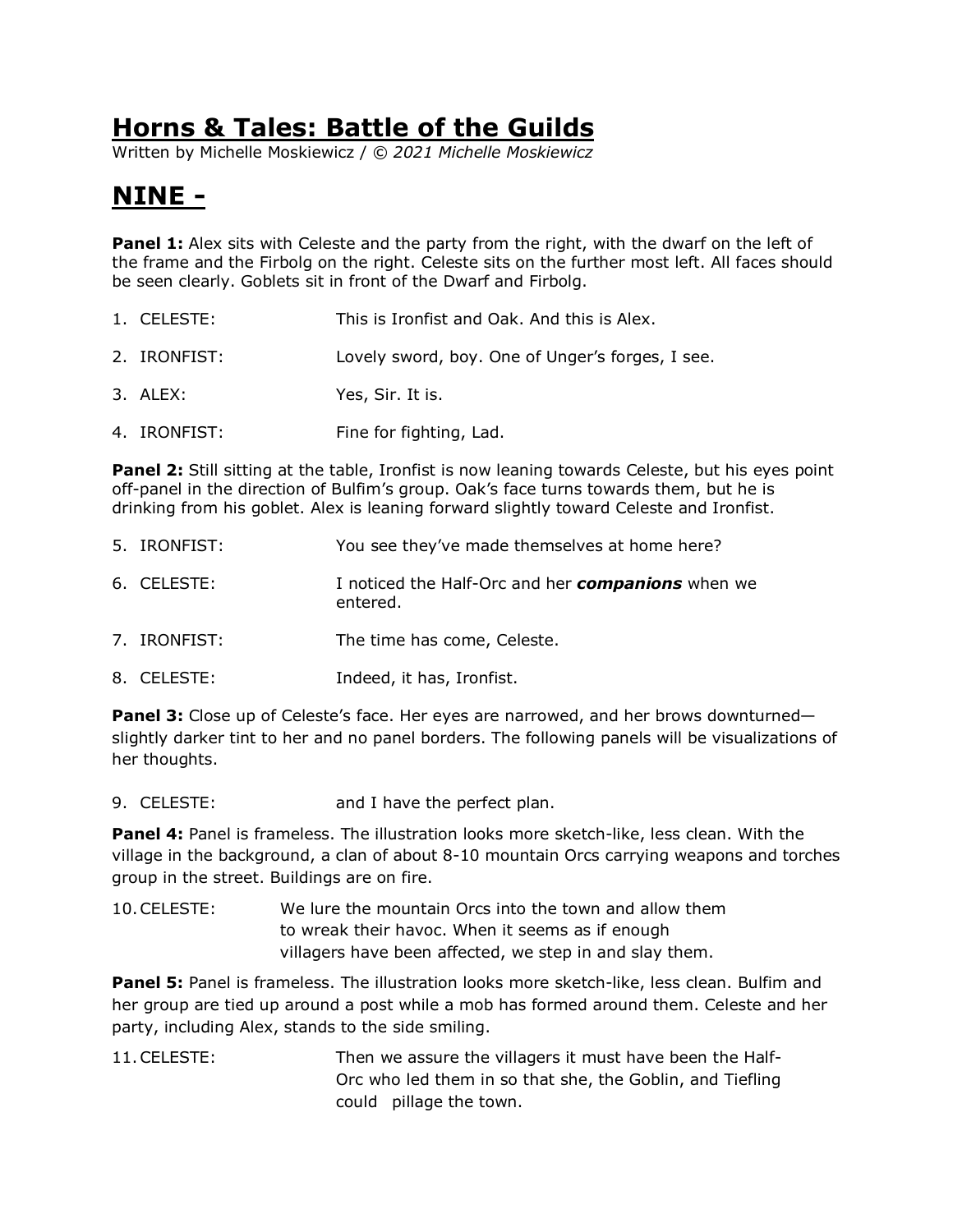Written by Michelle Moskiewicz / *© 2021 Michelle Moskiewicz*

# **TEN -**

**Panel 1:** Close up of Alex's face. His eyes are widened, and his brows raised slightly. His mouth is parted.

- 1. ALEX: Couldn't innocent people be killed?
- 2. CELESTE: (off panel) For the greater good.

**Panel 2:** From Alex's point of view, through the bodies in the tavern, he sees Bulfim and her party. They are smiling and seemingly laughing.

NO COPY

**Panel 3:** Alex is leaning forward with his hands on the table. Celeste's hands are folding on the table in front of her. Irontfist looks towards Alex, his eyes narrowed. Oak's hand rest under his chin.

| 3. ALEX:     | What have they done?                                                                         |
|--------------|----------------------------------------------------------------------------------------------|
| 4. CELESTE:  | It's not what they have done. It is who they are.                                            |
| 5. IRONFIST: | We can not allow these beings to sully this fine<br>town, boy.                               |
| 6. OAK:      | Orcs can not control their anger. Goblins and<br>Tieflings are known thieves and scoundrels. |

**Panel 4:** Alex looks off-panel towards Bulfim's group. Celeste and her party look towards him.

NO COPY

**Panel 5:** Alex is standing. The party looks up at him.

#### NO COPY

**Panel 6:** (Page-wide Panel) Bulfim and her group's table viewable on the left, Celeste and her group's table viewable on the right. Two tables in between are viewable, with various creatures sitting at them. Alex is in the middle of the panel, walking towards Bulfim's table on the left. Celeste and her party's heads are all turned toward Alex.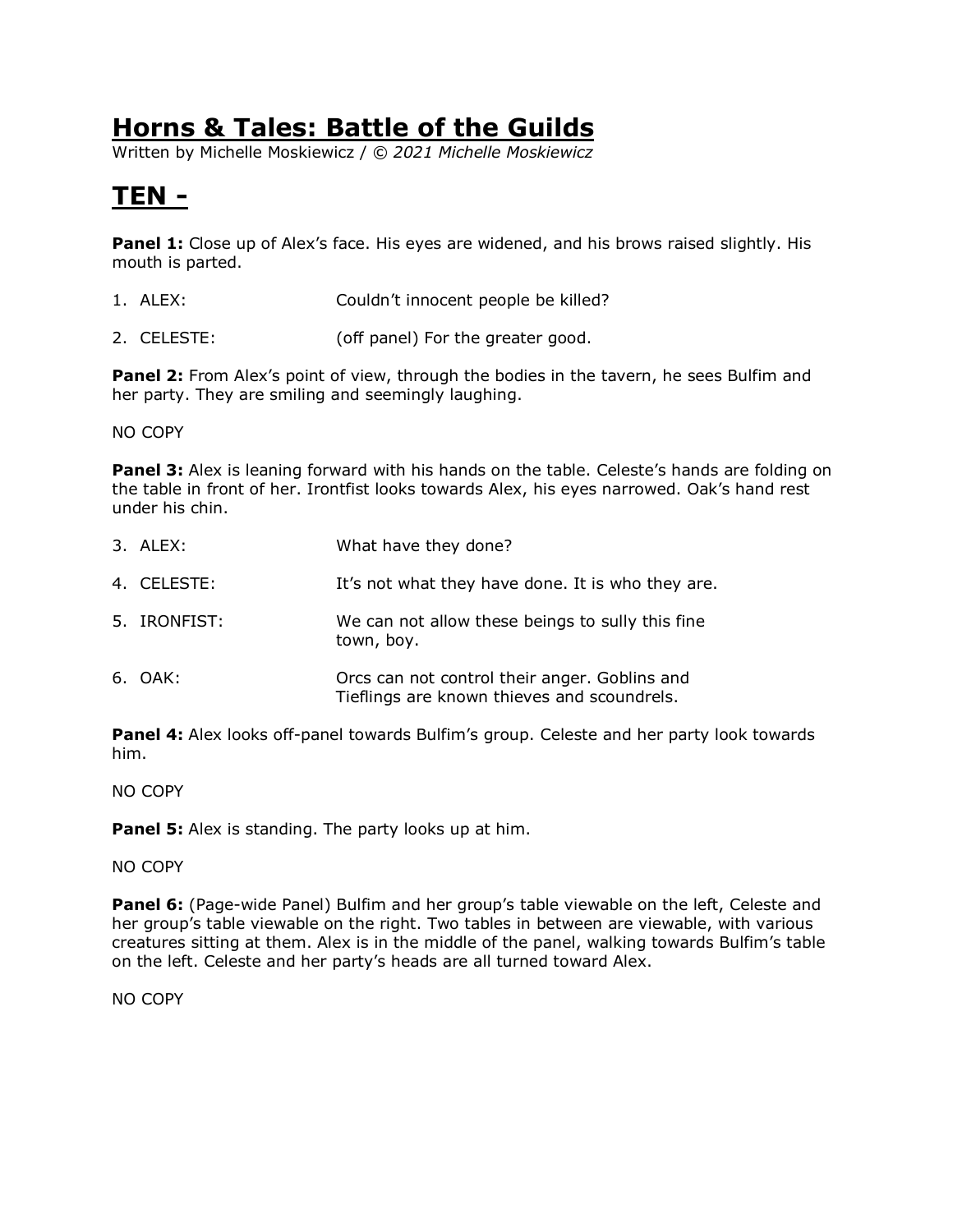Written by Michelle Moskiewicz / *© 2021 Michelle Moskiewicz*

## **ELEVEN -**

**Panel 1:** Alex stands to the right of Bulfim's table next to an empty chair with his palms open. The group looks toward him. Bulfim's eyebrows are raised, and she wears a slight frown. Prog is ducking his head slightly. Zexis has an eyebrow raised and has a half-grin.

- 1. ZEXIS: They send you to come run us off?
- 2. ALEX: No, Sir. Could I join you?

**Panel 2:** Under the table, Bulfim's leg is outstretched, lines indicating she has kicked it out. Bulfim wears a slight grin. The empty chair is pushed back with lines showing its movement. Alex's hands are at his side.

| 3. BULFIM: | Sit down, kid. I'm Bulfim. This here is Prog and Zexis. |
|------------|---------------------------------------------------------|
| 4. ALEX:   | I'm, I'm Alex. I'm sorry about disappearing earlier.    |
| 5. PROG:   | This is dog boy?                                        |

**Panel 3:** Alex leans forward towards the group, brows furrowed. Bulfim's chair is tilted back on two legs. She wears a face of concern. Prog is standing on his chair with his body turned toward Alex. Zexis drinks from his mug.

| 6. ALEX: | They plan to attack the village with the mountain Orcs<br>and blame you. |
|----------|--------------------------------------------------------------------------|
| 7. PROG: | But the peoples here. They will be dying.                                |
| 8. ALEX: | That's their plan.                                                       |

9. BULFIM: Just to get us out of their town.

SFX: (between panel 3 and panel 4) *SLAM!*

**Panel 4:** Bulfim, Prog, and Alex's heads are turned toward Zexis. All wear shocked expressions. Zexis mug is on the table. Suds spill over the edge of the mug and drip from the table to the floor.

10.ZEXIS: They portray us as the demons, but they are truly monsters.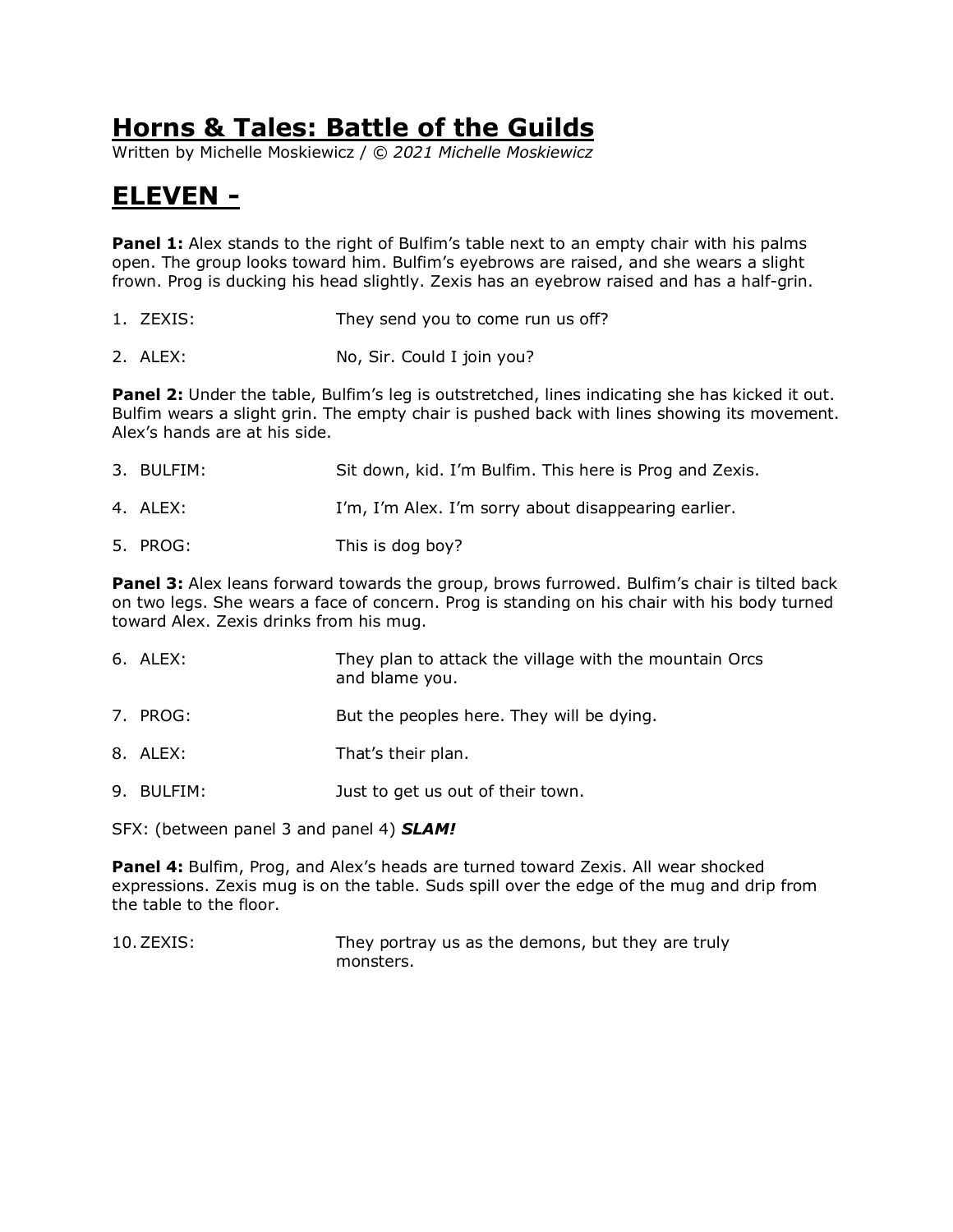Written by Michelle Moskiewicz / *© 2021 Michelle Moskiewicz*

# **TWELVE -**

**Panel 1:** Bulfim, Alex, Prog, and Zexis are all slightly hovering above their chairs. Their heads face off-panel, and their eyes are wide.

1. CELESTE: *My ring!*

**Panel 2:** (Wide panel, no frame.) Both Bulfim's and Celeste's groups are viewable. Celeste stands with her finger pointed out towards Alex. Her face is sharper, more pointed than before.

- 2. CELESTE: That boy has stolen from me!
- 3. ALEX: I didn't steal your ring?!
- 4. CELESTE: He is working with them to ruin our fair town!

**Panel 3:** (Wide panel) Bulfim is standing and pointing back toward Celeste, whose hands rest in front of her. Celeste's party is now standing. Ironfist grips his sword. Prog stands on the table.

| 5. BULFIM:   | You plan on ruining this fair town yourself!                          |
|--------------|-----------------------------------------------------------------------|
| 6. IRONFIST: | Hear the lies they tell? We had no problems til yeh lot<br>showed up. |
| 7. PROG:     | You be your own's problem!                                            |

Panel 4: Close up of Bulfim's face. Eyes narrowed. (INSET) Close up of Bulfim's fist clenching her club.

NO COPY

**Panel 5:** Close up of Celeste's face. Eyes narrowed. (INSET) Close up of Celeste's hand, slightly angled, and fingers outstretched. A small glowing yellow orb in her hand.

**Panel 6:** (Wide panel) Both groups are standing, looking towards each other. Prog is holding daggers. Zexis is holding his staff. Alex has halfway pulled out his sword and is looking down at it. Ironfist holds his sword above his shoulder. Oak stands with his arms crossed.

- 8. IRONFIST: We settle our problems.
- 9. PROG: A fight you want, a fight you get!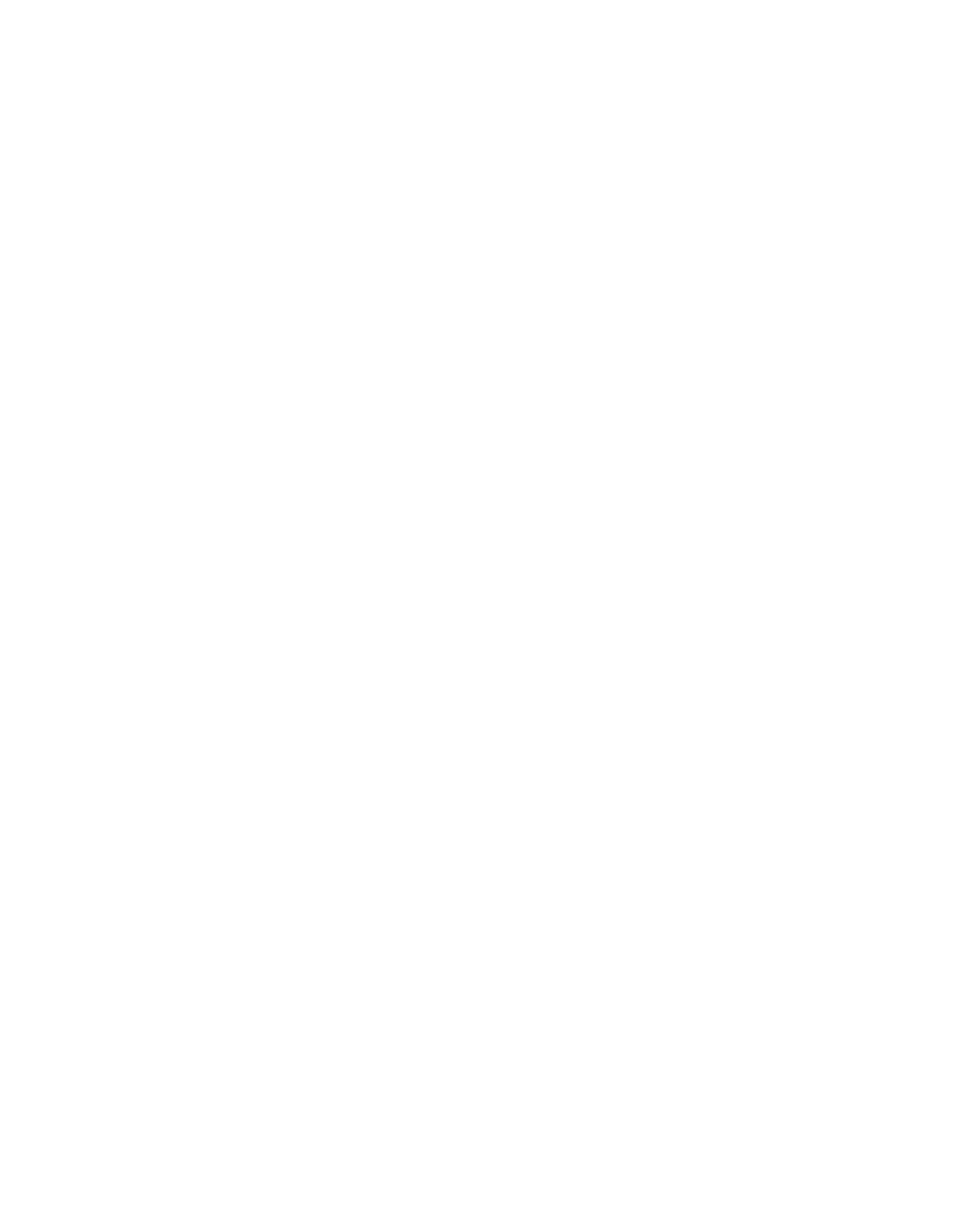Written by Michelle Moskiewicz / *© 2021 Michelle Moskiewicz*

# **THIRTEEN -**

**Panel 1:** Bulfim, Alex, Prog, and Zexis are in the middle of the dirt road. Bulfim stands center. She holds her club across her body, gripped in her right hand with the blunt end resting in her left.

Alex is on the right, both hands gripping the sword hilt as the blade rests on his shoulder. Zexis stands tall, with right hand on his hip, his left is gripping his staff. Prog is atop Zexis' shoulders. One hand holds a wavy dagger, another dagger is gripped between his pointed teeth, curved into a menacing grin.

Buildings line both sides of the road. I imagine this scene being very much old-west showdown, minus the tumbleweeds.

NO COPY

**Panel 2:** Celeste stands center, her lips turned upward into a cruel smile. She holds her hands chest level, with fingertips pressed together. A barely there, dot of bluish-white light can just be seen inbetween her palms.

Ironfist is to her left. He holds his sword, ready to swing, with his legs shoulder width apart. Oak is to the right, with his hands clasped in front of him.

NO COPY

**Panel 3:** Mid-shot of Celeste. The blue-white orb has grown to the size of a golf ball.

1. CELESTE: Poor, little Alex, what your family would think if they knew you were running around with scoundrels and thieves.

**Panel 4:** Close up of Alex's face. His eyes are wide and his mouth is slightly parted.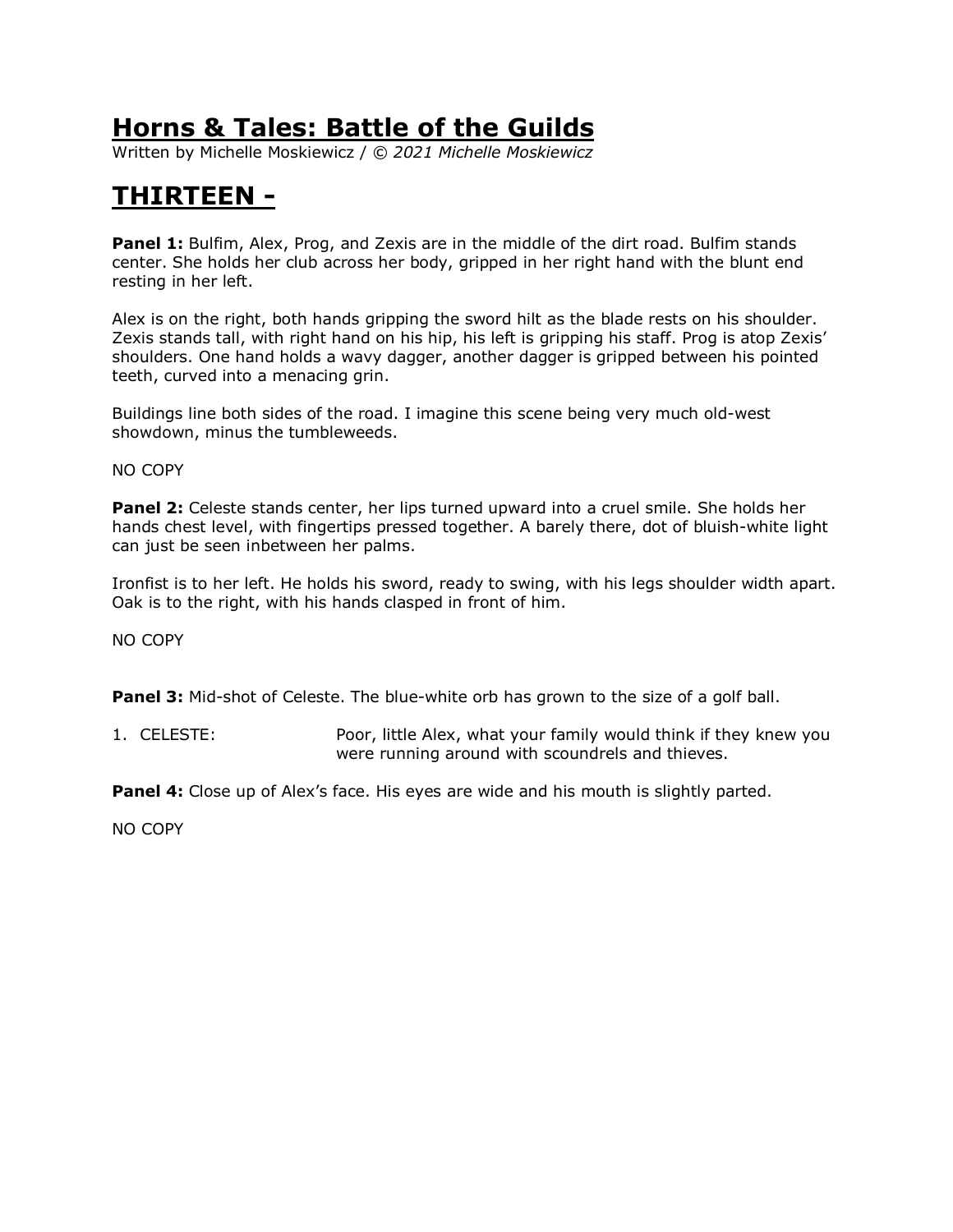Written by Michelle Moskiewicz / *© 2021 Michelle Moskiewicz*

#### **FOURTEEN -**

**Panel 1:** Prog is mid-air, springing from Zexis' shoulders to the right. The hand holding the dagger is stretched out in front of him, his other hand (the one closest to the reader) is gripping the dagger in his mouth. The background is faint town buildings.

NO COPY

**Panel 2:** Prog is still mid-air. The dagger that was in his teeth is now pulled back behind his head, ready to throw. Background is faint town buildings.

NO COPY

**Panel 3:** Prog has landed on the ground in a crouched position. Little puffs of dirt come from where his two feet have landed. The arm that was pulled back is now outstretched and the dagger has just left his hand.

NO COPY

**Panel 4**: (Wide panel that stretches the length of the page.) The background is blurred. To the very right of the panel is the dagger, the blade pointing to the right. A stretched out, looped line shows the path the dagger has traveled across the page.

**Panel 5**: Mid shot of Ironfist. The point of the blade is just touching Ironfist's chest armor.

SFX: \*tink\*

**Panel 6**: At the bottom of the page is a line of dirt. Just the very tips of Ironfist's boots are seen, with the dagger laying in the dirt. The background is blurred.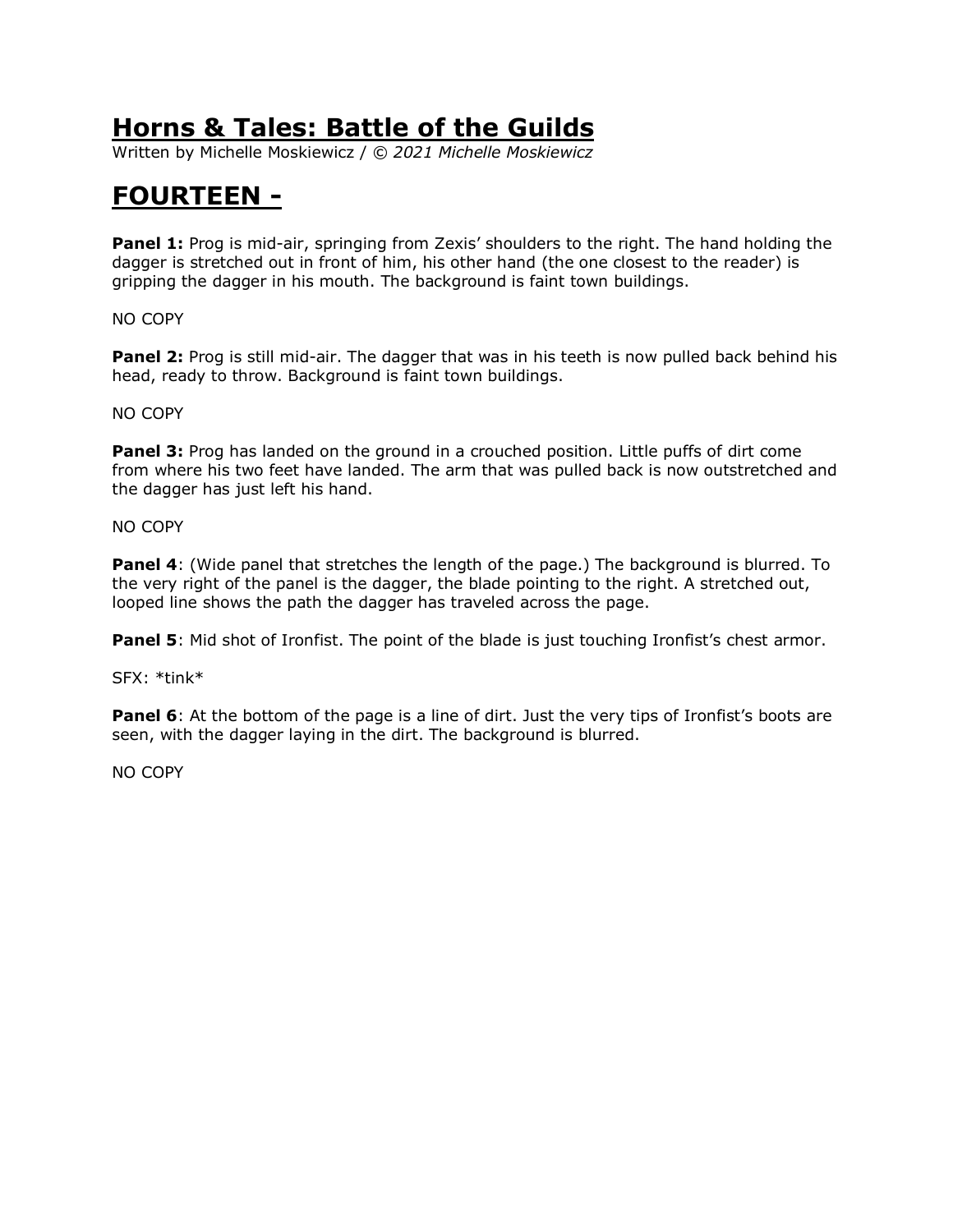Written by Michelle Moskiewicz / *© 2021 Michelle Moskiewicz*

# **FIFTEEN -**

**Panel 1:** This panel should take up 2/3 of the page. From the reader/ Alex's point of view, about two feet in front of him is Prog's back and the top of his head, as he is still crouched down. Further into the panel stands Celeste and Oak, looking at the reader. Ironfist stares down at the dagger at his feet. The glowing orb between Celeste's hands is the size of her palm.

NO COPY

**Panel 2:** Mid shot of the front of Celeste's abdomen, her fingertips are just touching. The orb is the size of her palms.

1. CELESTE: Unfortunate…

**Panel 3:** Celeste's arm's are now outstretched. Her palms are facing the reader and the orb is in front of them. Slightly blurred behind her palms, you can see Celeste's face. Her eyes are narrowed and her mouth is in a thin line.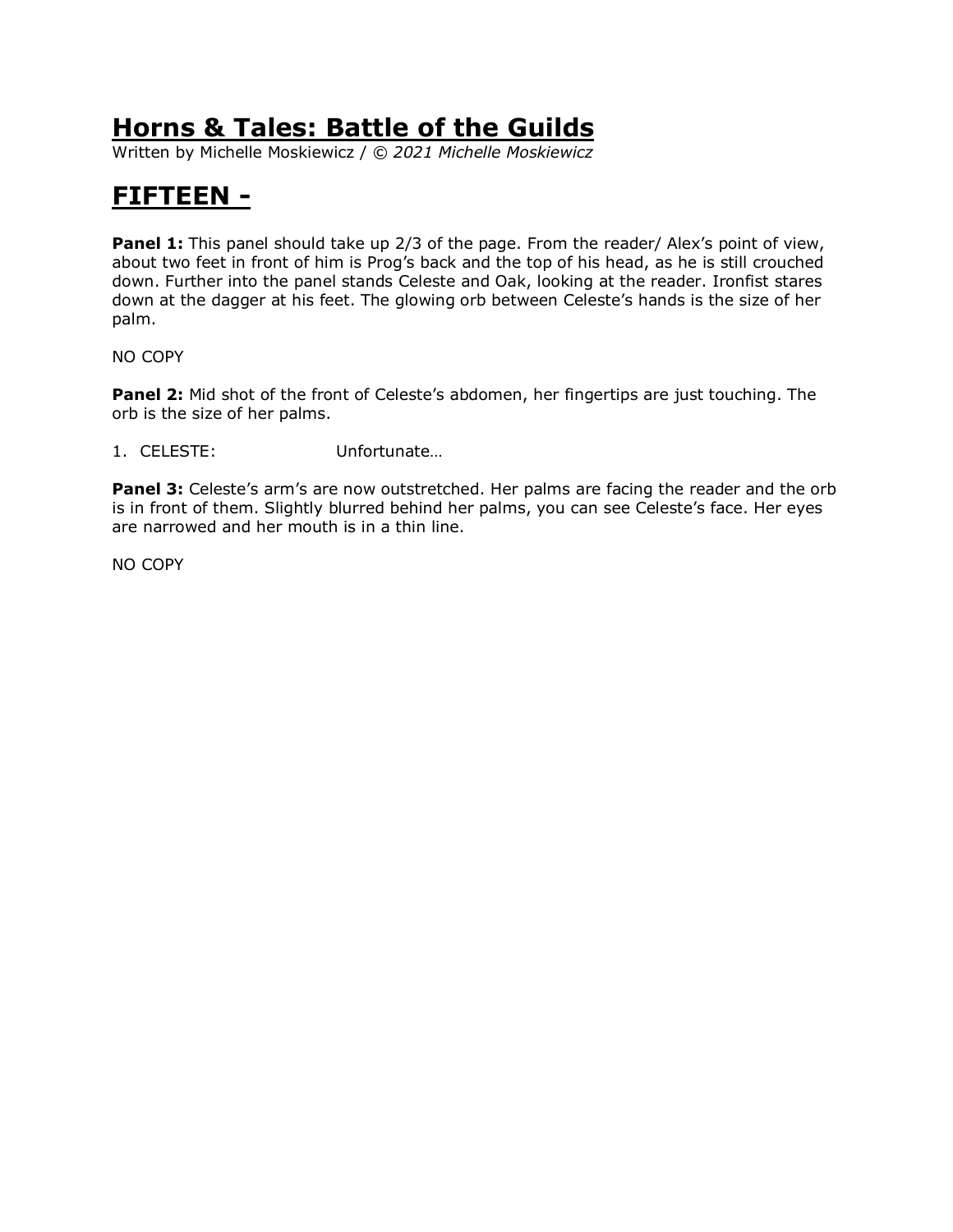Written by Michelle Moskiewicz / *© 2021 Michelle Moskiewicz*

# **SIXTEEN -**

**Panel 1:** Bulfim and Zexis stand to the left of the panel as they look to the right side of the panel. Prog is on the right side of the panel, still in his crouched position. In the middle of the panel, Alex is leaning forward reaching out for Prog with his left hand and holding his sword in his right. We see the right sides of their bodies.

1. ALEX: No!

**Panel 2:** Prog is laying flat in the dirt with his arms outstretched in front of him. Alex lays on top of him in the same position. The orb is in the air above them in the top 1/3 of the panel.

**Panel 3**: Prog is laying flat in the dirt with his arms outstretched in front of him. Alex is holding himself up by his left arm and looking back over his right shoulder. His sword lays in the dirt.

NO COPY

**Panel 4**: (From Alex/Reader's POV) Bulfim is in the air with her arms outstretched. Her mouth is open and her eyes wide in shock. The orb is centered on her chest.

SFX: BLAST

Panel 5: Bulfim lays on her back in the road. Her eyes are closed and dirt swirls from where she landed. Her club lays just a couple of feet from her. To the sides of her are the village shops.

2. ALEX: (Off-panel) Bulfim!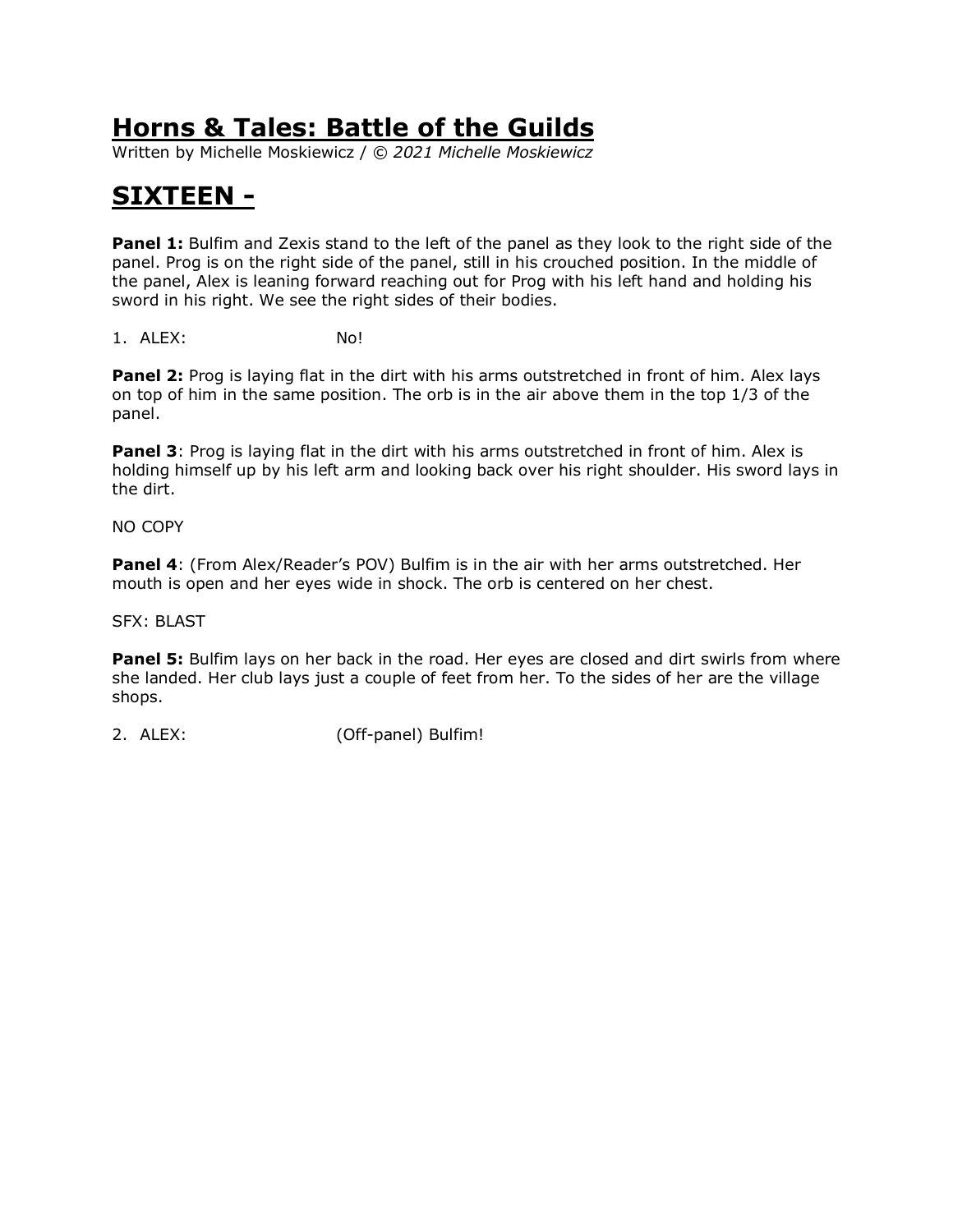Written by Michelle Moskiewicz / *© 2021 Michelle Moskiewicz*

#### **SEVENTEEN -**

**Panel 1:** Zexis, Alex, and Prog are all in mid-run to the right. Alex has his sword, Prog is holding his dagger forward. Zexis has one hand behind him as if pitching a baseball, but in his palm is a ball of fire. Flames cover his other closed fist.

NO COPY

**Panel 2:** Alex is standing to the left, Ironfist to the right. They both hold their swords in both hands. Lines show that Alex has swung his sword down, while other lines show that Ironfist has swung his upward. The blades are touching eachother about 1/3 away from the tips of the blade.

SFX: CLANG

**Panel 3**: Prog stands to the left, with Oak on the right, who holds his staff out cross bodied. The handle of Prog's dagger is hilt deep in Oak's chest, just at his heart. Prog stands in a stretched out position toward Oak, having just thrown the dagger.

1. Oak: Oof!

**Panel 4:** Zexis stands to the left, with Celeste on the right. Zexis has one fire ball still in hand, ready to throw, the other is just in front of Celeste. Celeste's arms are outstretched. A white-ish blue line, curves around the length of her body to the left of her hands, blocking the fireball from her.

- 2. Zexis: You will pay.
- 3. Celeste: We shall see, Heathen!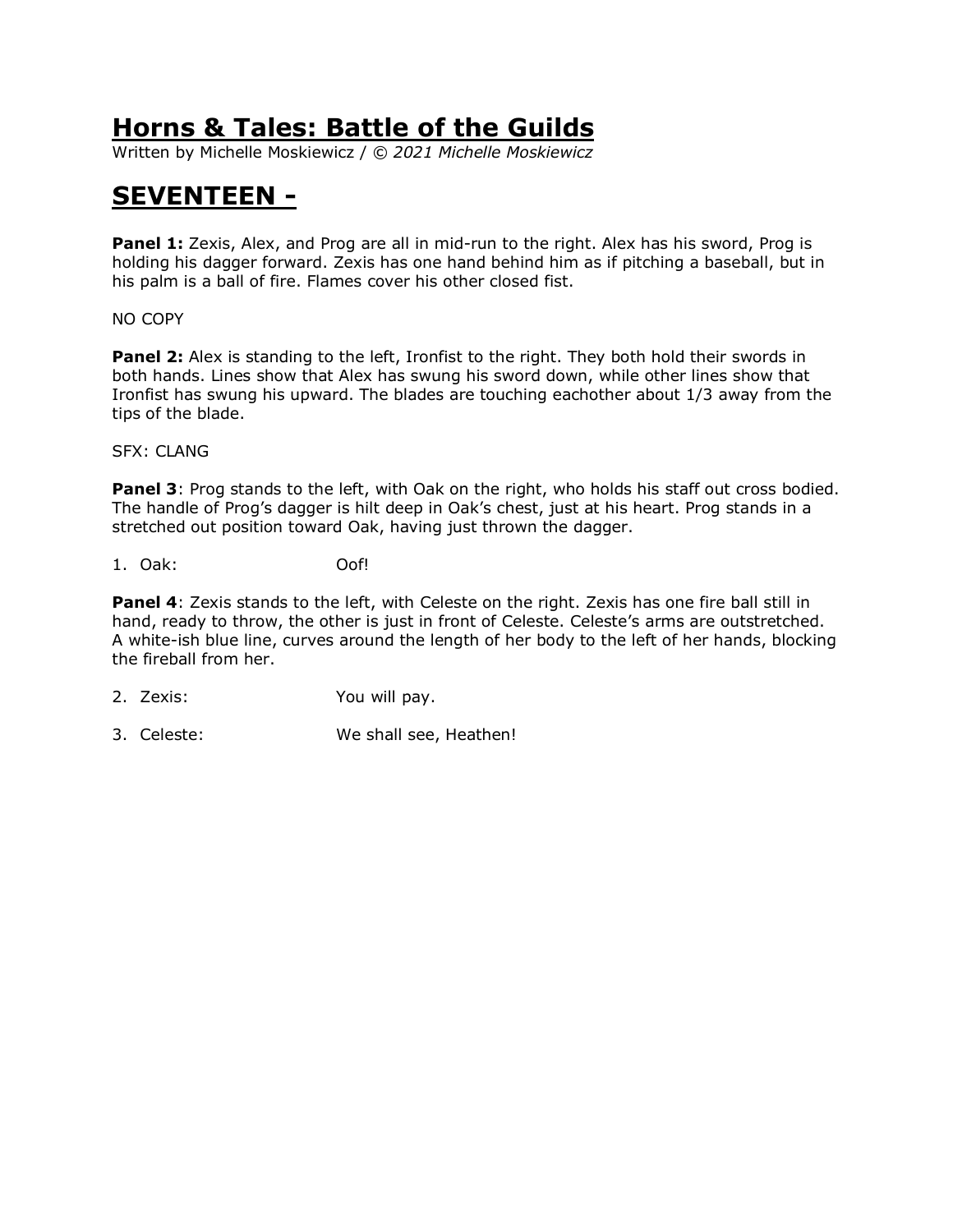Written by Michelle Moskiewicz / *© 2021 Michelle Moskiewicz*

# **EIGHTEEN -**

**Panel 1:** (SPLASH) Bulfim is still laying in the dirt in the forefront of the panel. To the left of the page, Alex and Ironfist are still locked in their sword fight. Alex has swung his toward's Irontfist from the right and Ironfist's from the right. The blades meet in the middle. They wear looks of concentration.

Prog is turned away from Oak's body that is laying in the dirt, with his dagger in hand. He is turned towards Ironfist's back and in a running position.

Celeste and Zexis who are on the right of the page are facing each other, Celeste's back to the right edge of the panel. The building behind Celeste has scorch marks from Zexis' missed fireballs. Zexis' hands are in flames up to his elbows. Celeste is forming another white/blue orb in her palms.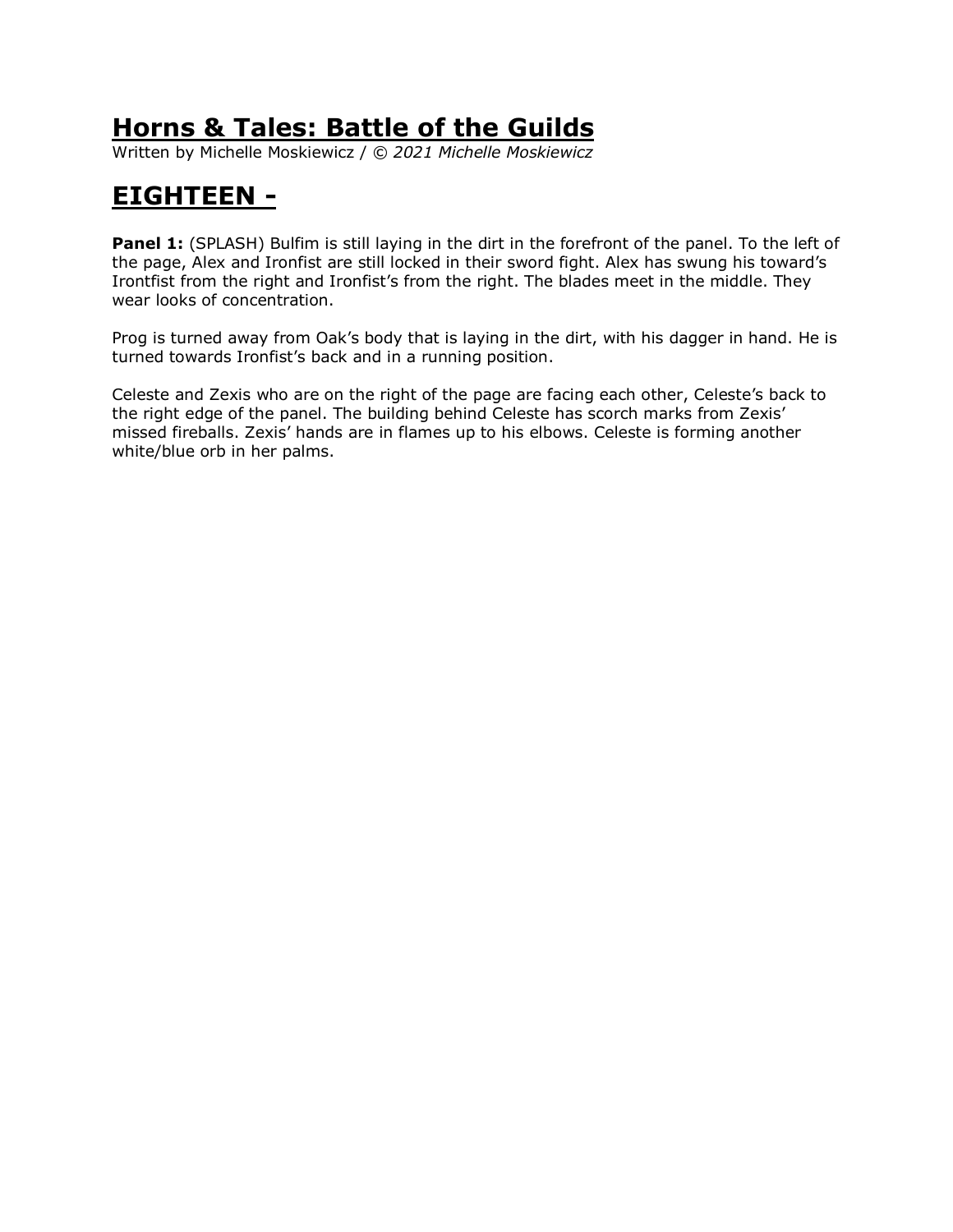Written by Michelle Moskiewicz / *© 2021 Michelle Moskiewicz*

### **NINETEEN -**

**Panel 1:** Alex stands to the left, with Ironfist on the right. Ironfist's sword is just to the left of Alex's right arm. Alex's sleeve is torn near his bicep and underneath the sleeve a cut can be seen. Alex is wincing and holds his sword with both arms above his left shoulder, ready to swing. Ironfist has a wide smile on his face.

- 1. IRONFIST: That one hurt, didn't it boy? The next slice will be worse.
- 2. ALEX: You won't get the chance.

**Panel 2:** Alex stands to the left, with Ironfist on the right. Prog sits on Ironfist's shoulders, with each fist wrapped in Ironfist's hair. He is leaning backward. Ironfist's head is stretched back toward Prog. Alex's sword is in the foreground, lines showing that Alex has swung it from above his left shoulder down to his right thigh. A deep wound is on Ironfists chest.

#### SFX: SLICE

**Panel 3:** Ironfist is prone on the ground, with his head toward Prog on the right. Prog is leaning over Ironfist's head, holding on to the hilt of his dagger, the blade is deep in Ironfist's back. Alex stands, with sweat drops on his brow. He looks down at Prog.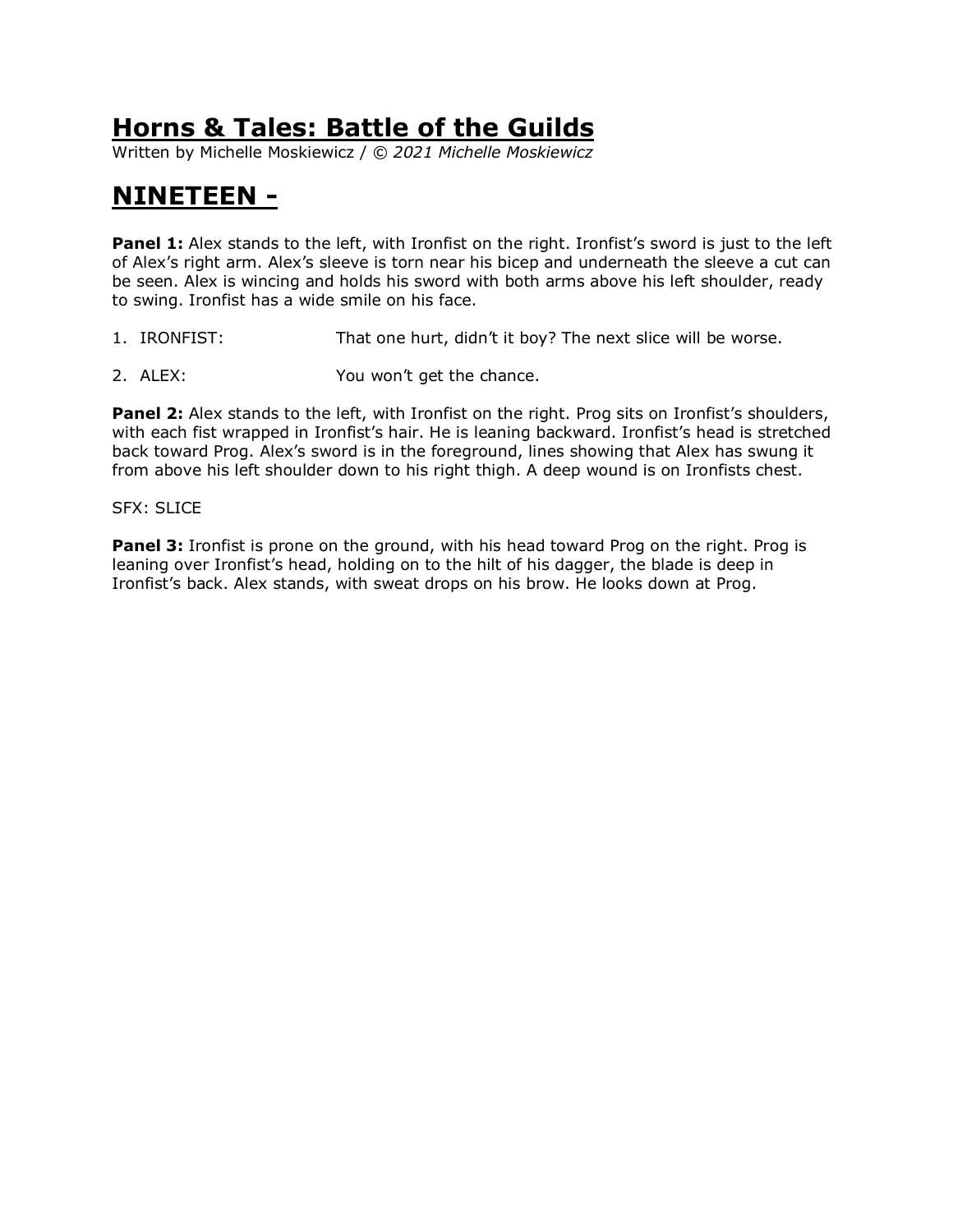Written by Michelle Moskiewicz / *© 2021 Michelle Moskiewicz*

# **TWENTY -**

**Panel 1:** Zexis stands to the left, with Celeste on the right. They both wear looks of intense concentration. Celeste has a couple scorch marks on her body, but the building behind them is covered with them. A small fire has started on the building in the background. Flames cover Zexis' arms. Celeste's arms are outstretched an orb of light just in front of her hands.

NO COPY

**Panel 2:** To the left, Zexis is laying on his side in the road. Celeste's orb is halfway off the panel, a mist of light trailing through the spot where he just stood. To the right, Celeste stands with a smile. Her fingertips are together, another orb of light is between her palms.

1. CELESTE: Any last words, demon?

**Panel 3:** (Large panel) To the left, Zexis is laying on his side in the road. Celeste stands next to him on the right. She holds her arms over her head. An orb the size of a soccer ball between her hands.

SFX: (Between Panels 3 and 4) THUNK!

**Panel 4:** To the left, Zexis is laying on his side in the road, looking up. Celeste is crumpled on the ground, her orb gone. To the right of the panel stands Bulfim. She is in a batter's stance, holding her club with both hands the bulk of it near her ankles, as if she'd just swung it.

NO COPY

**Panel 5:** Zexis, is laying on his side in the road, looking up at Bulfim. Bulfim is slightly hunched over, using her club as a walking stick. With her free hand she clutches her abdomen. Celeste lies in a heap.

2. BULFIM:  $I^*$ huff\* wish I'd done \*huff\* that before.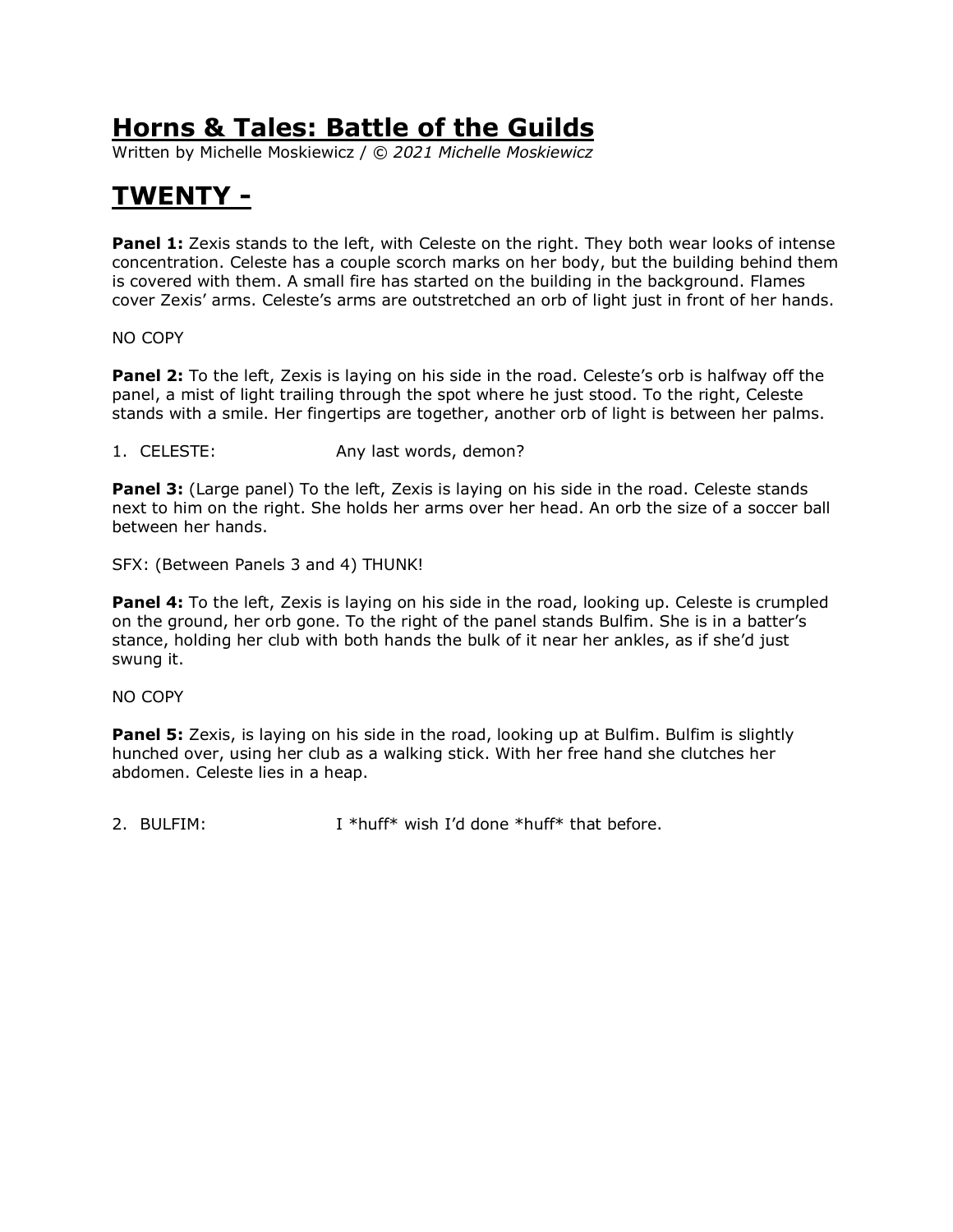Written by Michelle Moskiewicz / *© 2021 Michelle Moskiewicz*

## **TWENTY-ONE -**

**Panel 1:** Alex, with Prog sitting on his shoulders, Bulfim, and Zexis stand together in a circle looking at one another. The bodies of the others lay in the dirt around them.

- 1. BULFIM: Thank you, Alex.
- 2. ALEX: There are some beasts that can never be trusted, but running in fear costs innocent souls.

**Panel 2:** (Large, borderless panel) The group stands in the circle. The damage from the battle can be seen on the buildings. The fire is now fully raging. There are holes in windows and the sides of buildings.

- 3. PROG: We should be leaving this place.
- 4. ALEX: I was heading toward the mountains if you want to join me.